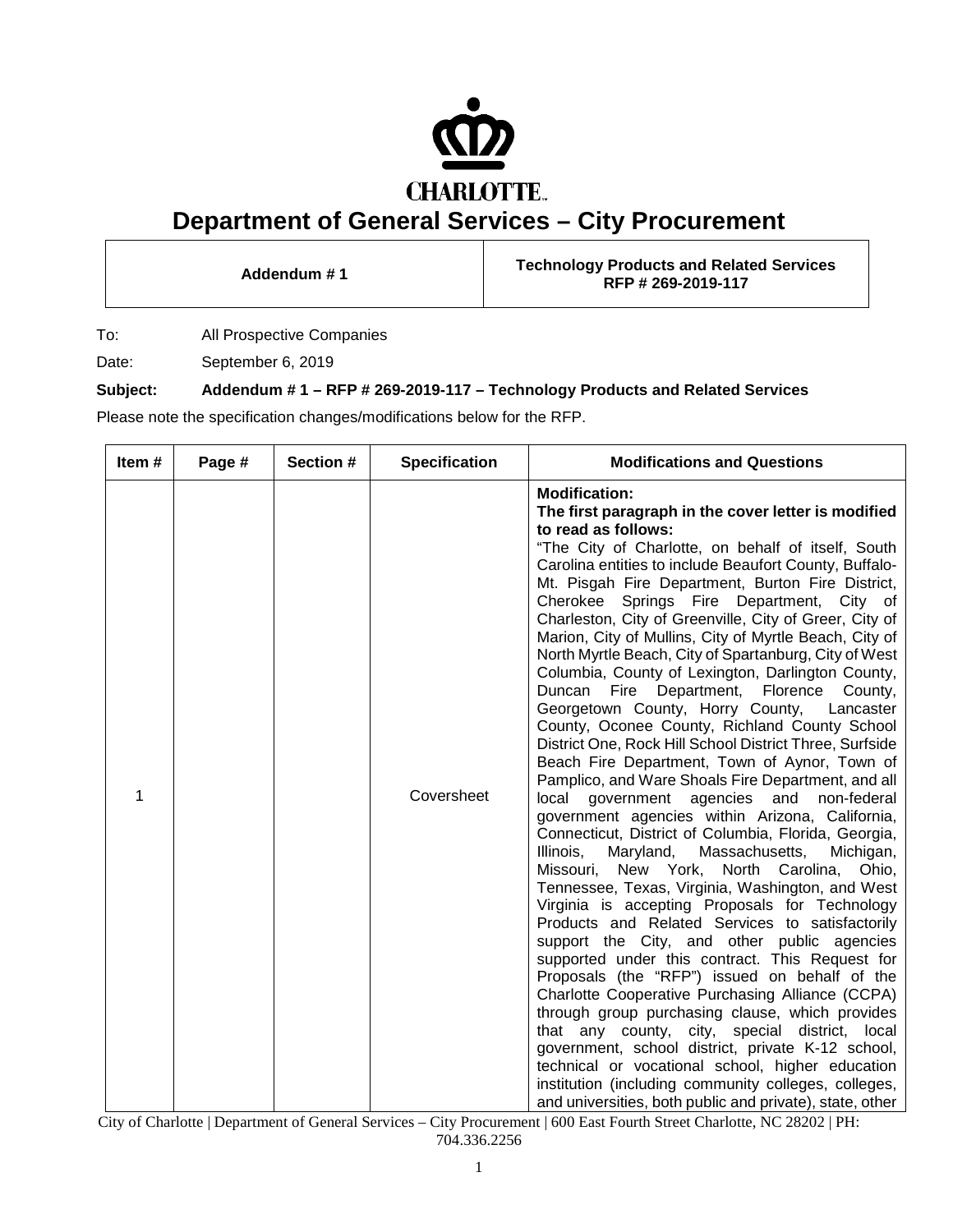| Item#          | Page # | Section #          | <b>Specification</b>                         | <b>Modifications and Questions</b>                                                                                                                                                                                                                                                                                                                                                                                                                                                                                                                                                                                                                                                                                                                                                                                                                                                                                                                                                                                                                                                                                                                                                                                                                                                                                                                                                                                                                                                                                                                                                                                                                                                                                                                                                                                                                                                                                                                                                                                                                                                            |
|----------------|--------|--------------------|----------------------------------------------|-----------------------------------------------------------------------------------------------------------------------------------------------------------------------------------------------------------------------------------------------------------------------------------------------------------------------------------------------------------------------------------------------------------------------------------------------------------------------------------------------------------------------------------------------------------------------------------------------------------------------------------------------------------------------------------------------------------------------------------------------------------------------------------------------------------------------------------------------------------------------------------------------------------------------------------------------------------------------------------------------------------------------------------------------------------------------------------------------------------------------------------------------------------------------------------------------------------------------------------------------------------------------------------------------------------------------------------------------------------------------------------------------------------------------------------------------------------------------------------------------------------------------------------------------------------------------------------------------------------------------------------------------------------------------------------------------------------------------------------------------------------------------------------------------------------------------------------------------------------------------------------------------------------------------------------------------------------------------------------------------------------------------------------------------------------------------------------------------|
|                |        |                    |                                              | government agency or nonprofit organization may<br>purchase Products and Services through this<br>contract. Therefore, respondents to this RFP must<br>give due consideration to the potential market. The<br>requirements for submitting a Proposal are stated in<br>the following RFP. Please review them carefully."                                                                                                                                                                                                                                                                                                                                                                                                                                                                                                                                                                                                                                                                                                                                                                                                                                                                                                                                                                                                                                                                                                                                                                                                                                                                                                                                                                                                                                                                                                                                                                                                                                                                                                                                                                       |
| $\overline{2}$ | 38     | Sample<br>Contract | Recitals                                     | <b>Modification:</b><br>The first paragraph in the sample contract under<br>Recitals is modified to read as follows:<br>"Whereas, the City on behalf of itself, South Carolina<br>entities to include Beaufort County, Buffalo-Mt.<br>Pisgah Fire Department, Burton Fire District,<br>Cherokee Springs Fire Department,<br>City of<br>Charleston, City of Greenville, City of Greer, City of<br>Marion, City of Mullins, City of Myrtle Beach, City of<br>North Myrtle Beach, City of Spartanburg, City of West<br>Columbia, County of Lexington, Darlington County,<br>Fire Department, Florence<br>Duncan<br>County,<br>Georgetown County, Horry County,<br>Lancaster<br>County, Oconee County, Richland County School<br>District One, Rock Hill School District Three, Surfside<br>Beach Fire Department, Town of Aynor, Town of<br>Pamplico, and Ware Shoals Fire Department, and all<br>local<br>government agencies<br>and<br>non-federal<br>government agencies within Arizona, California,<br>Connecticut, District of Columbia, Florida, Georgia,<br>Illinois,<br>Maryland,<br>Massachusetts,<br>Michigan,<br>Missouri,<br>New York, North Carolina,<br>Ohio,<br>Tennessee, Texas, Virginia, Washington, and West<br>Virginia, any city, county, local government, school<br>district, private K-12 school, technical or vocational<br>school, higher education institution (including<br>community colleges, colleges and universities, both<br>private and public), other government agencies or<br>nonprofit organizations that elect to access the<br>Contract (herein "Participating Public Agency")<br>through the Charlotte Cooperative Purchasing<br>Alliance (CCPA) sent out a "Request for Proposals<br>for Technology Products and Related Services, RFP<br>#269-2019-117 dated August 21, 2019, requesting<br>proposals from qualified vendors to provide the City<br>with Technology Products and Related Services per<br>City requirements. This Request for Proposals,<br>together with all attachments and amendments, is<br>referred to herein as the "RFP"; and" |
| 3              | 22     | 6                  | Required Form 4-<br><b>Pricing Worksheet</b> | <b>Modification:</b><br>Section 1. Technology Products on the Pricing<br>Worksheet is replaced in its entirety with the<br>attached document.                                                                                                                                                                                                                                                                                                                                                                                                                                                                                                                                                                                                                                                                                                                                                                                                                                                                                                                                                                                                                                                                                                                                                                                                                                                                                                                                                                                                                                                                                                                                                                                                                                                                                                                                                                                                                                                                                                                                                 |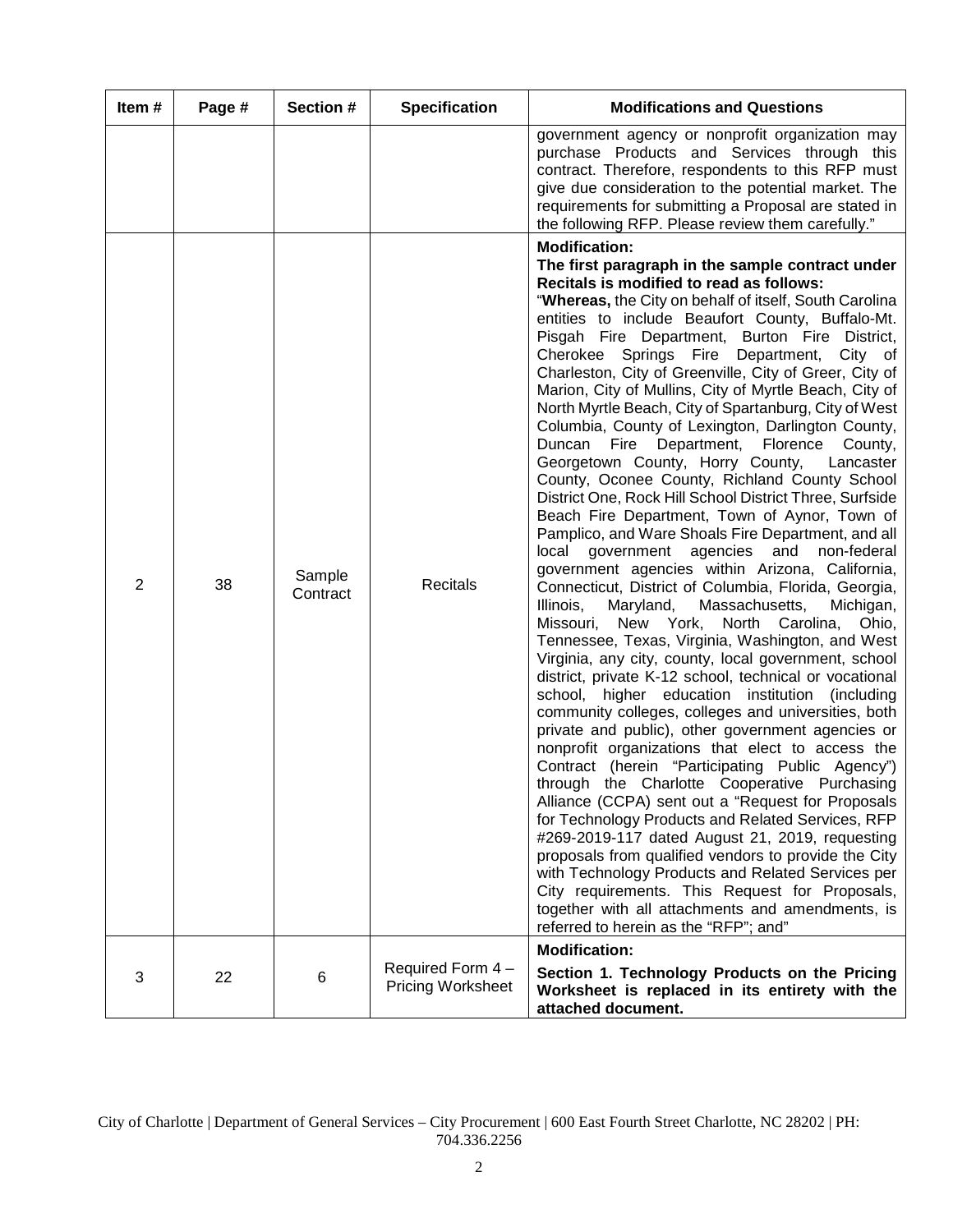| Item# | Page #  | Section # | <b>Specification</b>                                                                                                                      | <b>Modifications and Questions</b>                                                                                                                                                             |
|-------|---------|-----------|-------------------------------------------------------------------------------------------------------------------------------------------|------------------------------------------------------------------------------------------------------------------------------------------------------------------------------------------------|
|       |         |           |                                                                                                                                           | <b>Service Provider Question:</b><br>Are the contracts resulting from this solicitation<br>replacing existing contracts?                                                                       |
| 4     |         | General   |                                                                                                                                           | Answer:                                                                                                                                                                                        |
|       |         |           |                                                                                                                                           | Yes, the contracts resulting from this solicitation will<br>replace existing contracts for Technology Products<br>and Related Services.                                                        |
|       | General |           |                                                                                                                                           | <b>Service Provider Question:</b><br>Is there a way to see the past volume utilization by<br>total spend on the current contracts?                                                             |
| 5     |         |           |                                                                                                                                           | Answer:                                                                                                                                                                                        |
|       |         |           | The approximate spend is \$16.4M for technology<br>products and related services on the current<br>contracts from April 2017 - June 2019. |                                                                                                                                                                                                |
|       |         |           |                                                                                                                                           | <b>Service Provider Question:</b><br>Is there anything binding the use of this contract over<br>say a state contract for a particular municipality<br>where we are offering the same services? |
| 6     |         | General   |                                                                                                                                           | Answer:                                                                                                                                                                                        |
|       |         |           |                                                                                                                                           | It is not mandatory for them to use the contracts<br>awarded as a result of this solicitation. However, we<br>encourage City departments to use citywide<br>contracts.                         |
|       | General |           |                                                                                                                                           | <b>Service Provider Question:</b><br>Regarding services, where would we break out<br>different costs based on localities like Alaska,<br>Hawaii, etc.?                                         |
| 7     |         |           | Answer:                                                                                                                                   |                                                                                                                                                                                                |
|       |         |           |                                                                                                                                           | Please indicate differing rates for products and<br>services on the Required Form 11 - CCPA Plan and<br>on the Required Form 4 – Pricing Worksheet.                                            |
| 8     |         |           | <b>Service Provider Question:</b><br>Regarding the administrative fees, is there a range<br>you got on the existing contracts?            |                                                                                                                                                                                                |
|       |         | General   |                                                                                                                                           | Answer:                                                                                                                                                                                        |
|       |         |           |                                                                                                                                           | The administrative fees range from 1% to 1.25% on<br>the current contracts.                                                                                                                    |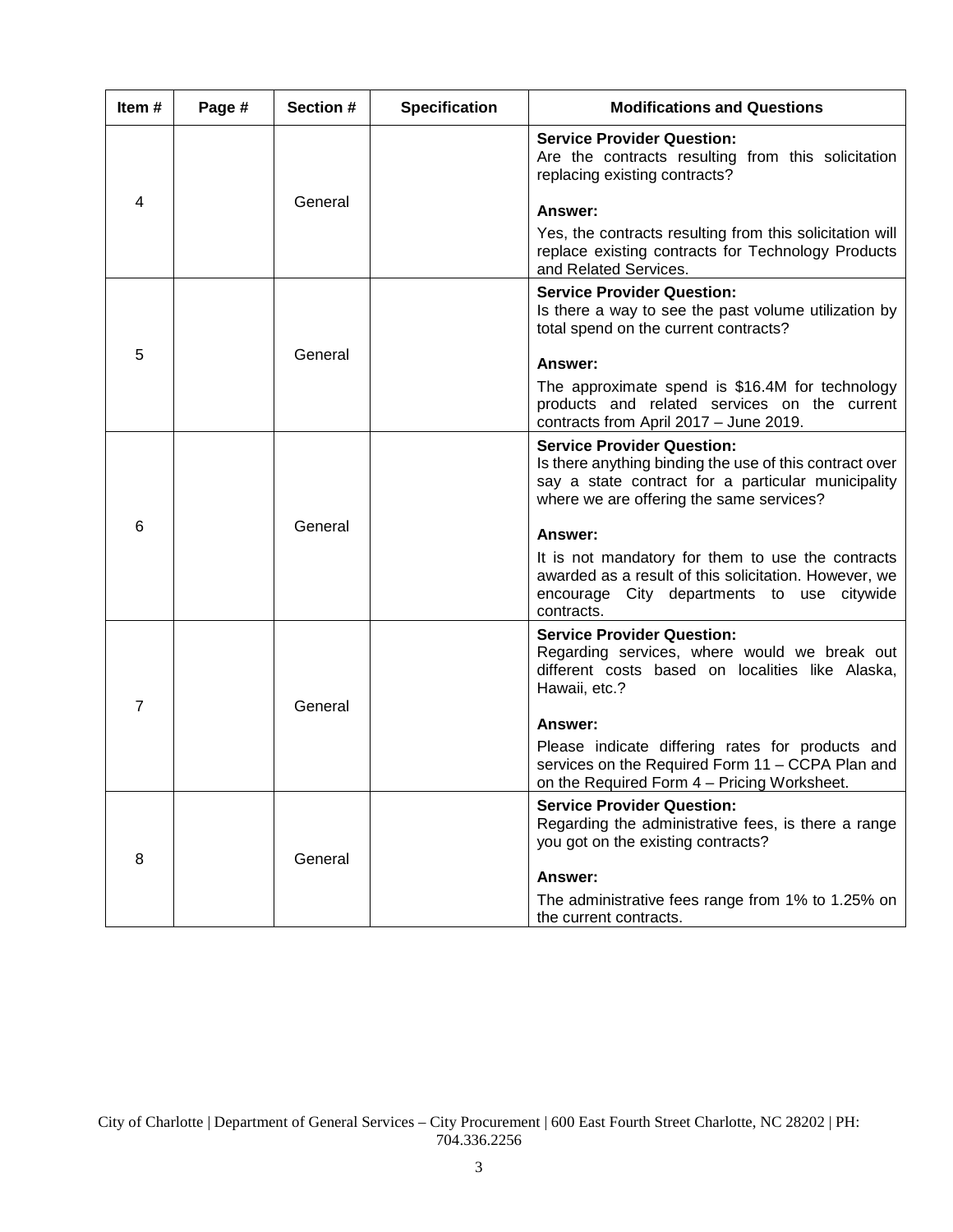| Item# | Page # | <b>Section #</b> | <b>Specification</b>                                  | <b>Modifications and Questions</b>                                                                                                                                                                                                                                                                                                                                                                                                                    |
|-------|--------|------------------|-------------------------------------------------------|-------------------------------------------------------------------------------------------------------------------------------------------------------------------------------------------------------------------------------------------------------------------------------------------------------------------------------------------------------------------------------------------------------------------------------------------------------|
|       |        |                  |                                                       | <b>Service Provider Question:</b><br>As this contract is open not only to others within the<br>State but also outside of the North Carolina, would<br>Charlotte consider allowing for broader certification<br>such as Statewide or National certification to allow all<br>contract users to recognize their MWSBE spending?                                                                                                                          |
| 9     | 6      | 1.6.6            | <b>Charlotte Business</b><br><b>INClusion Program</b> | Answer:<br>The City currently recognizes the Minority Business<br>and the Woman-Owned Business<br>Enterprise<br>Enterprise with the North Carolina Historically<br>Underutilized Business Office, located in Raleigh.                                                                                                                                                                                                                                 |
|       |        |                  |                                                       | At this time, this is the only state certification that is<br>recognized by the City. A firm is allowed to include<br>additional certified firms that are certified with other<br>certifying agencies, but it would not be considered as<br>part of a MWSBE utilization goal.                                                                                                                                                                         |
| 10    | 10     | 2.1              | Schedule and<br><b>Process</b>                        | <b>Service Provider Question:</b><br>Would the City consider an extension?<br>Answer:                                                                                                                                                                                                                                                                                                                                                                 |
|       |        |                  |                                                       | The City does not plan to extend the proposal<br>opening time.                                                                                                                                                                                                                                                                                                                                                                                        |
| 11    | 12     | 2.8              | Contract Award by<br>Council                          | <b>Service Provider Question:</b><br>Is it the City's intent to award this contract to multiple<br>vendors?                                                                                                                                                                                                                                                                                                                                           |
|       |        |                  |                                                       | Answer:<br>Yes, the City intends to award multiple contracts.                                                                                                                                                                                                                                                                                                                                                                                         |
|       |        |                  | Technology<br>Products                                | <b>Service Provider Question:</b><br>Do we have to provide all the items listed on the<br>technology products list to bid?<br>Can we be added to a category at a later time if we<br>add that product to our line card?                                                                                                                                                                                                                               |
| 12    | 13     | 3.2              |                                                       | Answer:<br>If you offer a product within a given category or plan<br>do so in the near future indicate a discount on the<br>Form 4 - Pricing Worksheet. For those categories<br>where you plan to start offering products, indicate as<br>such on your proposal, and provide an anticipated<br>date for availability. If you do not offer a product (or<br>plan to) within a given category, indicate a "N/A" on<br>the Form $4$ – Pricing Worksheet. |
| 14    | 13     | 3.2              | Technology<br>Products                                | <b>Service Provider Question:</b><br>Does the city have a list of specific services and<br>descriptions they would like for us to respond to?<br>Answer:<br>Please see Section 3.3 Technology Services.                                                                                                                                                                                                                                               |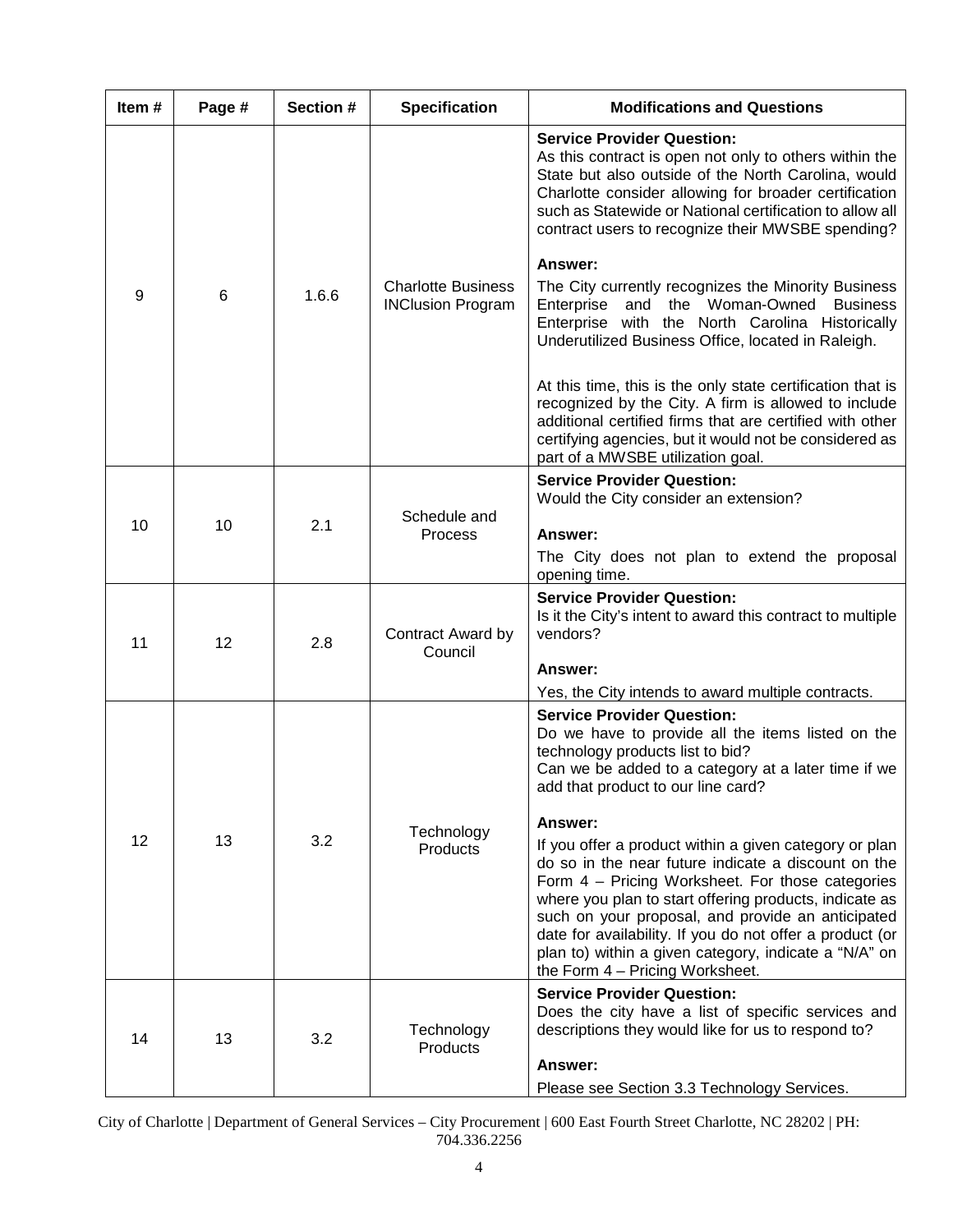| Item# | Page # | Section # | <b>Specification</b>   | <b>Modifications and Questions</b>                                                                                                                                                                                                                                                                                                                                                                                                                                                                                                                                                                                     |
|-------|--------|-----------|------------------------|------------------------------------------------------------------------------------------------------------------------------------------------------------------------------------------------------------------------------------------------------------------------------------------------------------------------------------------------------------------------------------------------------------------------------------------------------------------------------------------------------------------------------------------------------------------------------------------------------------------------|
| 15    | 13     | 3.2       | Technology<br>Products | <b>Service Provider Question:</b><br>The sixth item listed under Technology Products is:<br>"Tablet computers (e.g., Microsoft SurfacePro®)"<br>Under the Technology Products list is a paragraph<br>that states: "This Project does not include the<br>following items:" The last bullet states "Microsoft<br>products and services."<br>Do you want bids for Microsoft tablets?<br>Answer:<br>The City is looking for pricing for Microsoft hardware<br>products and services (e.g., Microsoft SurfacePro®<br>and warranty); and is excluding Microsoft software<br>products and services (e.g., Microsoft Office®). |
| 16    | 13     | 3.2       | Technology<br>Products | <b>Service Provider Question:</b><br>Can you elaborate on mobile and wireless<br>communication equipment category? And is this<br>category just hardware or hardware without service?<br>Answer:<br>This category includes items such as the wireless<br>modems found in public safety vehicles. The last<br>bullet in Section 3.2 includes services for all<br>technology products listed above that bullet (e.g.,<br>providing implementation services for COTS).                                                                                                                                                    |
| 17    | 13     | 3.2       | Technology<br>Products | <b>Service Provider Question:</b><br>Can you provide examples for what type of need you<br>have subscription and/or cloud-based software?<br>Answer:<br>The City does not have specific examples of<br>subscription and/or cloud-based software. This is an<br>example category of software that the City would like<br>pricing for from this solicitation.                                                                                                                                                                                                                                                            |
| 18    | 13     | 3.2       | Technology<br>Products | <b>Service Provider Question:</b><br>You indicate firewalls as a category; what about<br>endpoints for tablets, laptops and phone devices?<br>Answer:<br>Section 3.2 indicates that "The Products required<br>include, but are not limited to", which means that the<br>list is not exhaustive. Further, endpoint security or<br>endpoint protection could include items from the<br>firewall, COTS and cloud-based software categories<br>depending on the needs of the purchaser.                                                                                                                                    |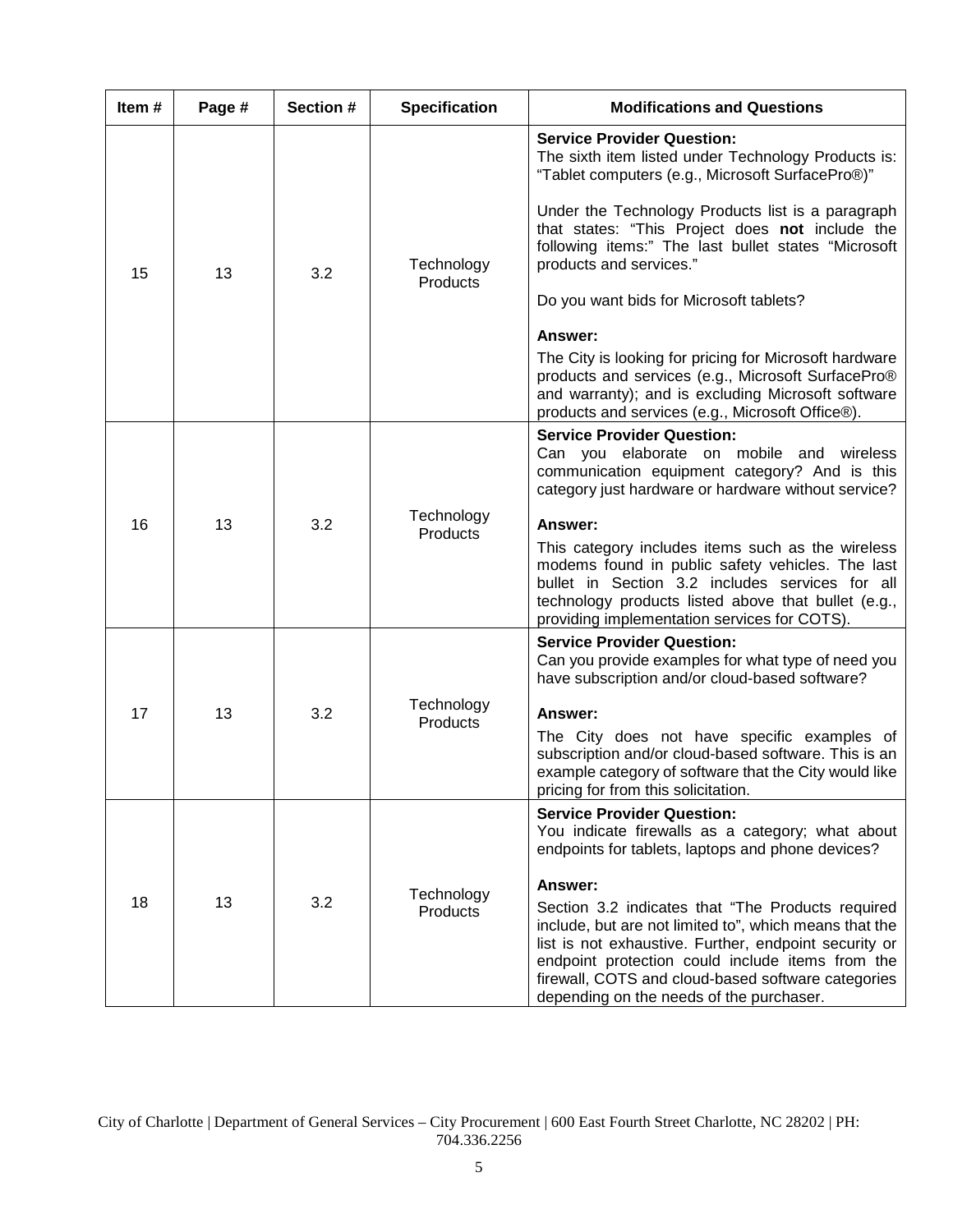| Item $#$ | Page # | Section #       | <b>Specification</b>                                    | <b>Modifications and Questions</b>                                                                                                                                                                                                                                                                                                                                                                                                                                                                                                                                                |
|----------|--------|-----------------|---------------------------------------------------------|-----------------------------------------------------------------------------------------------------------------------------------------------------------------------------------------------------------------------------------------------------------------------------------------------------------------------------------------------------------------------------------------------------------------------------------------------------------------------------------------------------------------------------------------------------------------------------------|
| 19       | 22     | $6\phantom{1}6$ | Form $4 -$ Pricing<br>Worksheet                         | <b>Service Provider Question:</b><br>Where the Category does not specify a manufacturer<br>preference, can we add lines to the existing Form<br>where we can list multiple manufactures within a<br>category to accommodate each manufacturer<br>specific discounts?<br>Answer:<br>Yes, please add lines as necessary to show the<br>specific discounts.                                                                                                                                                                                                                          |
| 20       | 36-37  | 6               | Form $12 -$<br>Environmental<br>Purchasing<br>Responses | <b>Service Provider Question:</b><br>Is the City asking for the policies of each proposed<br>manufacturer listed in the pricing worksheet? For<br>example: If eight different manufacturers are<br>suppliers, do we fill out the form eight times reflective<br>of the respective manufacturer's policies?<br>Answer:<br>If you have multiple manufacturer's policies, the City<br>would be interested in seeing a high-level overview<br>to include links to publicly available information. If<br>additional clarification is needed, the City will request<br>it at that time. |
| 21       | 22     | 6               | Form 4 - Pricing<br>Worksheet                           | <b>Service Provider Question:</b><br>You indicate a percentage discount off list price, but<br>these services are our company's and they are not<br>listed under a URL. We make the list price and the<br>discount price related to the products and services<br>based on our customer's needs. So how do we deal<br>with that here?<br><b>Answer:</b><br>If you cannot indicate a URL, please make a note of<br>that in your proposal.                                                                                                                                           |

In order to constitute a complete proposal response, you must acknowledge receipt of this addendum with the Addenda Receipt Confirmation Form in Section 6 of the ITB in your Proposal. *Any Company not acknowledging receipt of an issued addendum may not be considered.*

In the event additional changes or clarifications to this RFP are warranted, all Companies are responsible for monitoring the City's [Contract Opportunities](http://charlottenc.gov/DoingBusiness/pages/ContractOpportunities.aspx) site or [www.ips.state.nc.us](http://www.ips.state.nc.us/) or for additional addenda.

We appreciate your interest in doing business with the City and look forward to receiving a Proposal from your company.

Sincerely,

Judson P. Cross Procurement Officer

cc: RFP Team RFP File